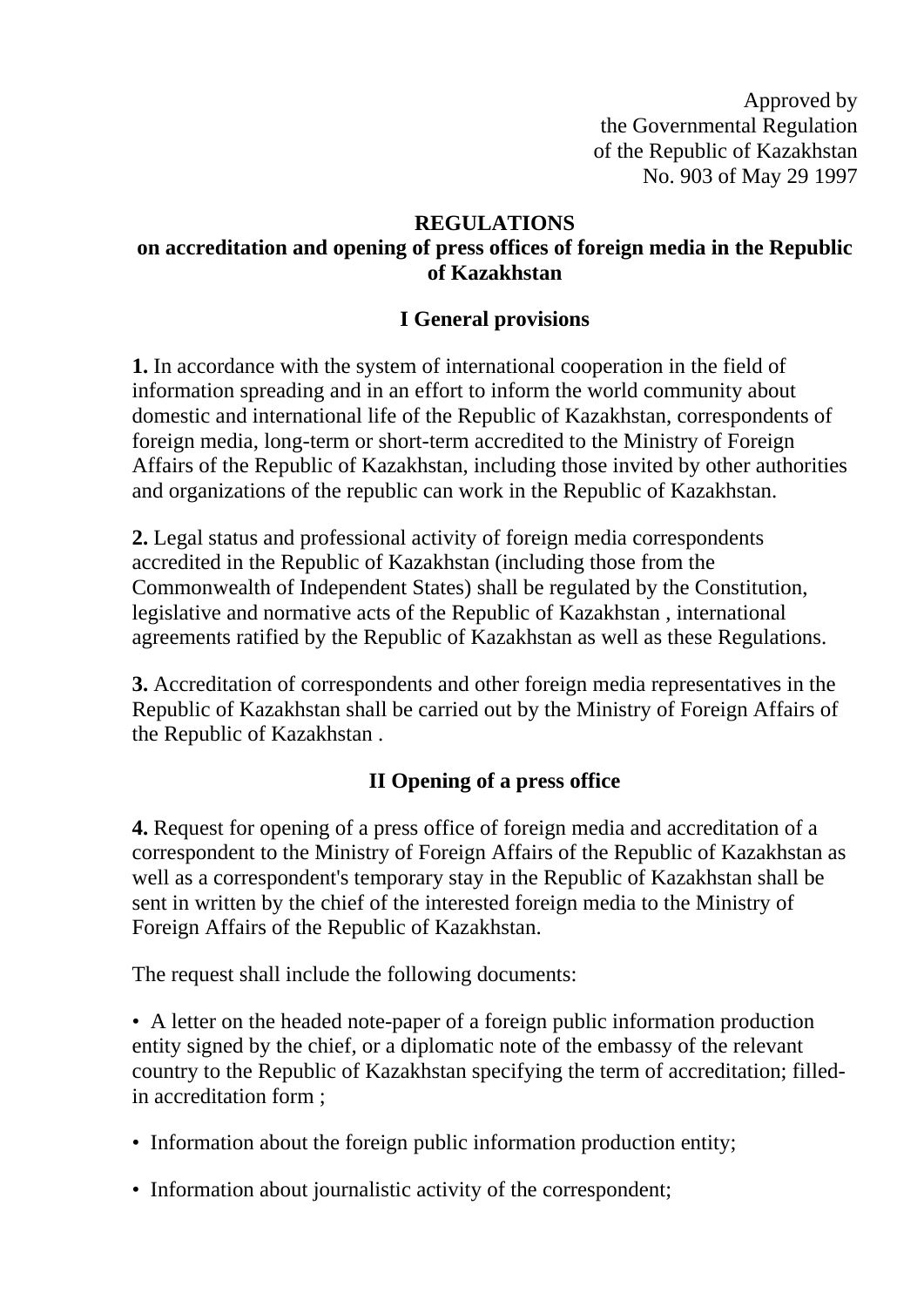- A photocopy of passport;
- Other documents necessary for accreditation.

**5.** The decision on opening (expansion) of a press office of a foreign public information production entity in the Republic of Kazakhstan shall be made by the Ministry of Foreign Affairs of the Republic of Kazakhstan within one month from the submission of all documents. Long-term accreditation is provided for one year with subsequent prolongation for the same period. Short-term accreditation is provided for up to six months.

**6.** In the capacity of correspondents of foreign media in the Republic of Kazakhstan journalists shall be accredited irrespective of their permanent address and citizenship.

**7.** Upon arrival to the Republic of Kazakhstan , an accredited foreign media representative shall receive a standard accreditation card for long-term or shortterm accreditation, members of his (her) family shall be issued cards of correspondent's family member.

Operating personnel of the office shall be issued a standard card. The specimens of ID cards and other cards shall be approved by the Ministry of Foreign Affairs of the Republic of Kazakhstan . In case of loss of an accreditation card, correspondent's family member card or a card of operating personnel of the office, the person who lost the document shall notify the Ministry of Foreign Affairs of the Republic of Kazakhstan .

A duplicate shall be issued within two weeks.

**8.** Short-term accreditation of a media representative of a foreign public information production entity shall be carried out by the Ministry of Foreign Affairs of the Republic of Kazakhstan . Correspondents of foreign media arriving to the Republic of Kazakhstan on a single task as well as journalists substituting main correspondent in case of holidays, illness, etc. shall be accredited for a short term.

**9.** In case of various international and domestic events (congresses, conventions, forums, seminars, etc.) held in Kazakhstan correspondents of foreign media shall process their documents for a short-term trip through a diplomatic or consular office of the Republic of Kazakhstan in the relevant country, in case of absence of the mentioned offices – through the Ministry of Foreign Affairs, and shall be shortterm accredited to organizations that convene events mentioned above. These organizations shall acquaint correspondents with the contents of these regulations in relation to their rights and duties.

### **III Rights and duties of foreign correspondents**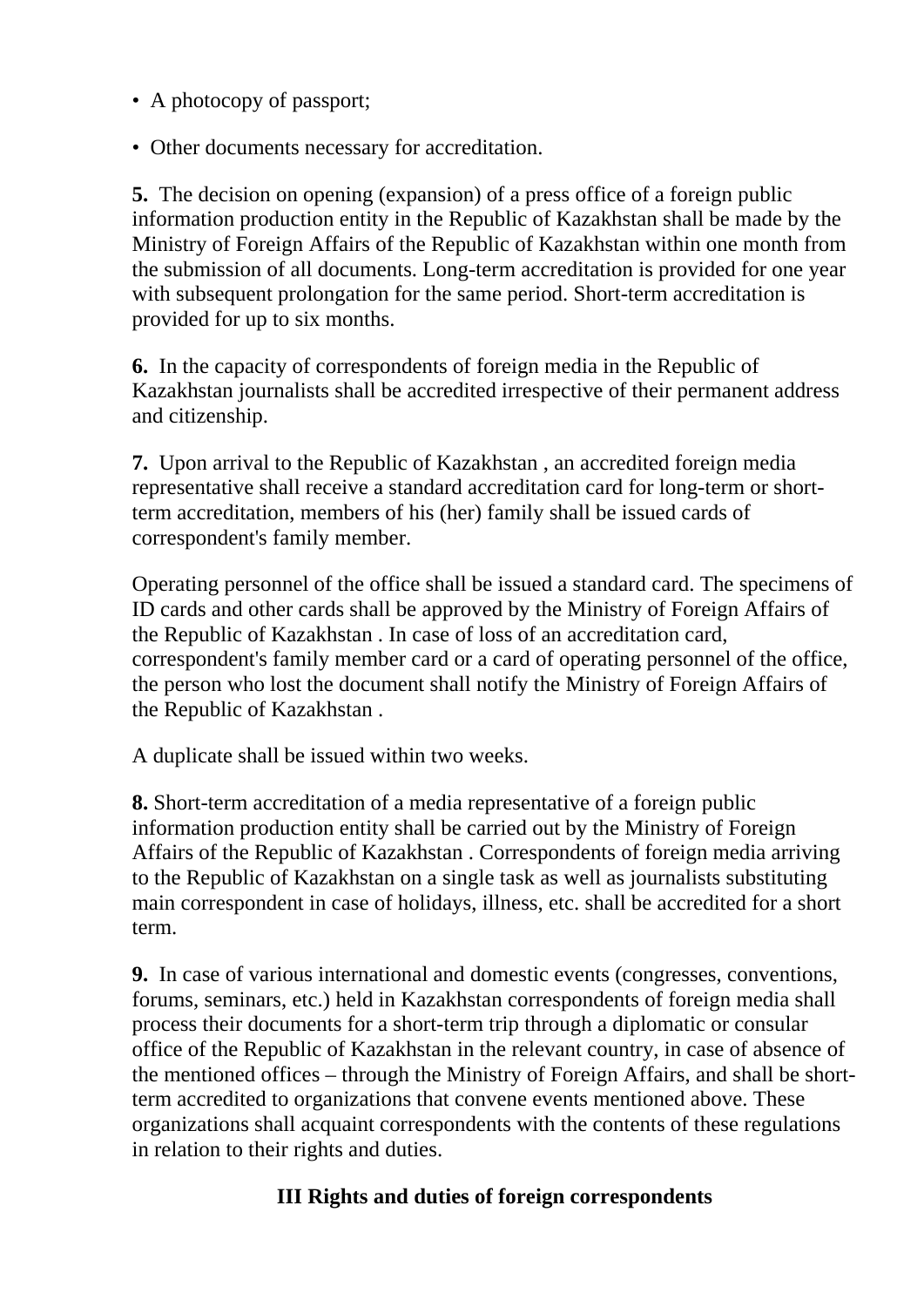**10.** Correspondents of foreign media accredited to the Republic of Kazakhstan shall exercise the rights and freedoms provided for by the legislation of the Republic of Kazakhstan and international agreements to which the Republic of Kazakhstan is a party.

**11.** Correspondents and other media representatives accredited to the Republic of Kazakhstan shall observe the Constitution, laws and other normative acts of the Republic of Kazakhstan .

**12.** In case of violation of the legislation of the Republic of Kazakhstan correspondents of a foreign media shall be subject to legal accountability provided for by the legislation of the Republic of Kazakhstan .

Bringing a correspondent of foreign public information production entity to legal account shall entail termination of accreditation.

**13.** In case of violation by correspondents of foreign media the rules in the field of information spreading established by the legislation of the Republic of Kazakhstan and these regulations, propaganda and agitation of violent change of the constitutional structure, violation of the territorial integrity of the republic, undermining national security, war, social, race, national, religious, class and ancestral superiority, cruelty and violence cult, they may be deprived of accreditation by a corresponding decision of the Ministry of Foreign Affairs.

The decision of the Ministry of Foreign Affairs on deprivation of correspondent's accreditation shall mean impossibility of his further stay in the Republic of Kazakhstan in the capacity of correspondent.

The Ministry of Foreign Affairs shall notify the corresponding state authorities of the Republic of Kazakhstan , diplomatic representatives of the relevant country, the administration of the foreign public information production entity and the correspondent deprived of accreditation about its decision.

# **IV Access to information sources**

**14.** Access for correspondents accredited to the Republic of Kazakhstan and other media representatives to information sources shall be regulated by corresponding legislative and normative acts of the Republic of Kazakhstan , along with international agreements ratified by the Republic of Kazakhstan .

**15.** The Ministry of Foreign Affairs of the Republic of Kazakhstan mediates in obtaining admittance to official press-conferences and other official events for accredited correspondents.

### **V Movement of foreign correspondents and other foreign media representatives in the Republic of Kazakhstan**